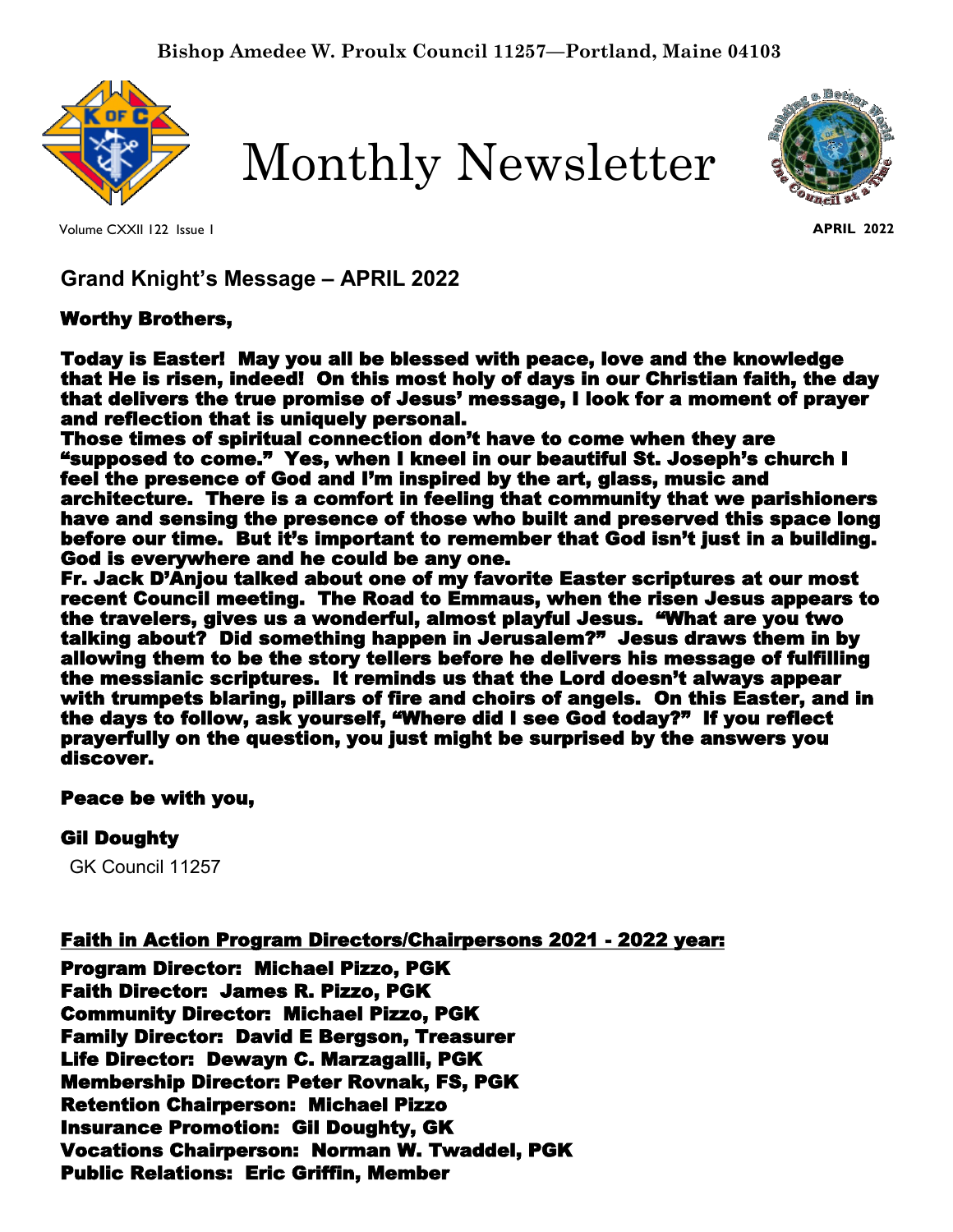#### **Call of Meeting to Order**

The APR. 12TH IN PERSON business meeting was called to order by GK Gil at 7:00pm. Fr. Jack lead us with the opening prayer and Gil lead us in the Pledge of Allegiance.

#### **Roll Call of Officers**

| Chaplain Fr. Jack         | P |
|---------------------------|---|
| Grand Knight, G. Doughty  | P |
| Deputy GK, M. Pizzo       | P |
| Chancellor, N. Twaddel    | E |
| Recorder, J. Pizzo        | P |
| Fin. Secretary P. Rovnak  | P |
| Treasurer, D Bergson      | P |
| Lecturer                  | U |
| Advocate, R. Leduc        | E |
| Warden, F. Stephens       | Е |
| IS Guard P. Sullivan      | Е |
| OS Guard, D. Marzagalli   | E |
| 1 Yr. Trustee , J. Morin  | P |
| 2 Yr. Trustee , D. Pratt  | P |
| 3 Yr. Trustee, E. Griffin | P |
| $P = Present$             |   |
| $A = Absent$              |   |

 $E = Excused$ 

## **Reading of Minutes of the Previous Meeting:**

 $\mathbf{R}^{\mathrm{as~read~w/o~changes.}}$ **Committee on Reading and voting for new members: No new admissions.**  Minutes were read from the last business meeting by Recorder Jim Pizzo, motioned and second to pass

#### **The Chaplain's Report:**

**Fr. Jack spoke of Holy Week & recalling the death & rising on Easter morning. Also remembering his supreme sacrifice and how astounded many were to see Jesus in their presence.** 

#### MONTHLY NEWSLETTER APRIL 2022 **Volume CXXII 122** Issue I

# Of the 49 members, 11 are Honorary Life, Report: **Membership Statistics:**  Council Membership: Insurance Members 25 Associate Members 23 Insurance Members 1 Inactive Total 49

3 Honorary and 1 is Inactive

The aging of our council:

 $20 - 30 = 0$   $31 - 40 = 2$  $41 - 50 = 5$   $51 - 60 = 11$  $61 - 70 = 15$   $71 - 80 = 15$ 

 $81 - 90 = 1$ 

The average age **of membership 66**

## **The Following Have Received the Honors of the 2nd & 3rd Degrees:**

**NONE** 

**The Following Have Received the Honors of the 4th Degree: NONE**.

**The Treasurer report: 03/31/22**

**BEGINNING BAL. 03/01/22** \$**4,389.08 INCOME**

| 1 members dues 2022<br>Donation        | 25.00<br>\$<br>50.00 |
|----------------------------------------|----------------------|
| <b>TOTAL INCOME</b>                    | \$<br>75.00          |
| <b>EXPENSES</b><br>Donation to Ukraine | (S 500.00)           |
| <b>TOTAL EXPENSES</b>                  | $(\$ 500.00)$        |
| <b>ENDING BAL. 03/31/22</b>            | \$3,964.08           |

**Respectfully submitted, David Bergson, Treasurer**

**Motioned to accept the report was** 

**unanimously approved.**

#### **Reading of Bills and Communications:**

Monthly bill from supreme, no balance.

# **The Financial Secretary**

FS Peter Rovnak reported 1 past due member. 2 members transferred to supreme as Affiliated Members, removed from our roster. We now have 49 members.

#### **Trustee's Report**

**NONE**

**The Chancellor's Report:** 

**NONE**

#### **Report of Service Program Committees:**

**Mac &Cheese take out dinner on April 23rd to benefit the parish. Possible Lobster roll or Pull Pork Dinner May 21st to benefit councils. Carnations to be given to mothers on Mothers Day, donated by the councils.** 

**Unfinished Business: NONE**

#### **NEW BUSINESS:**

**Motion made and passed to donate \$500 to St. Brigid School to help with scholarships. Much discussion on new Mass schedules to begin in June. Members should send questions or concerns to Fr. Paul. We will be nominating officers for the coming year at our May meeting with election to take place at June meeting. Anyone interested in serving please contact Gil or Mike.** 

**District Deputy Report: NONE**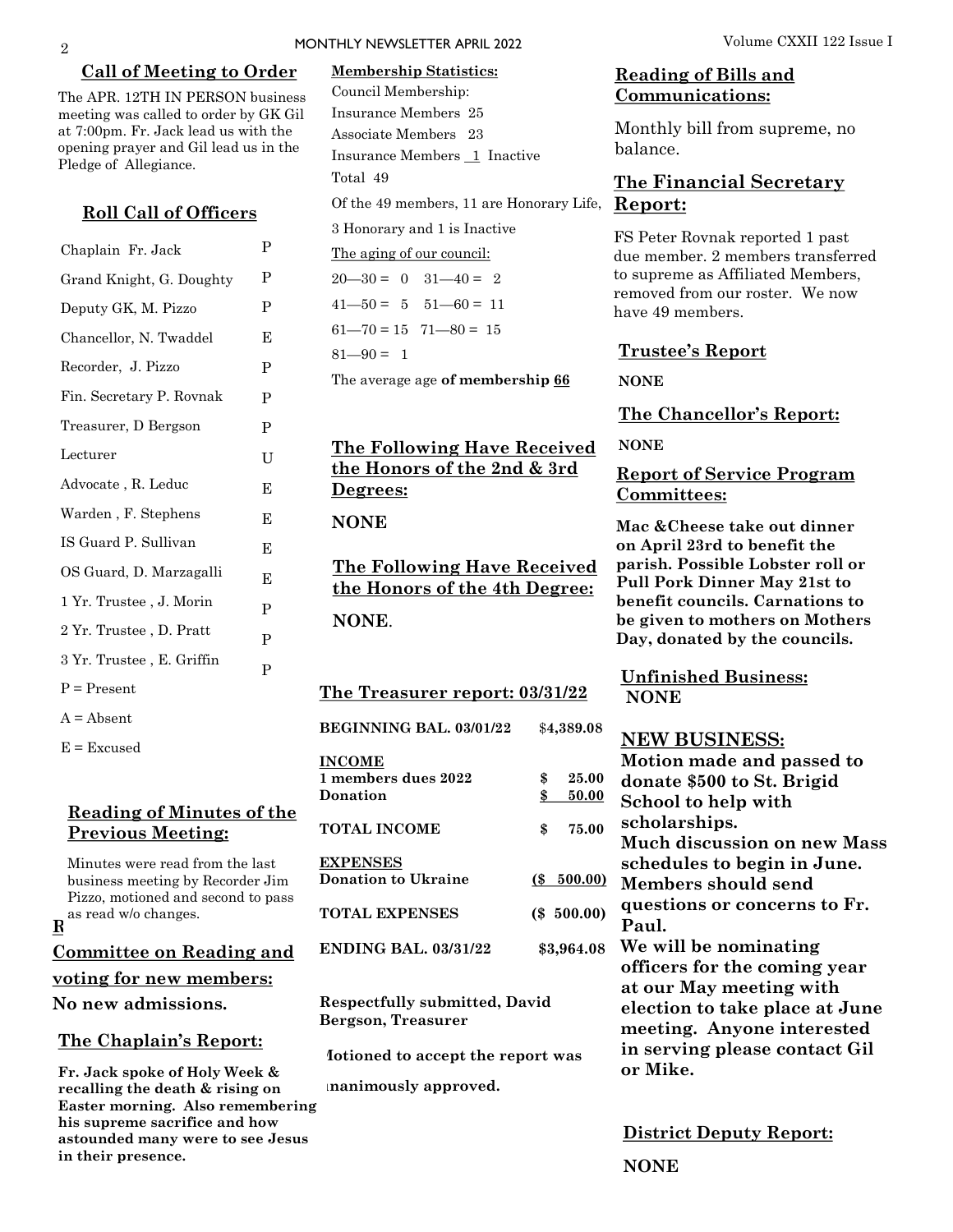# **UPCOMING EVENTS**

**Apr. 23, 2022 Knights next take out dinner, Mac & Cheese with Ham, Applesauce, green beans, roll and dessert , \$15. Watch bulletin for more information.**

**May 7 & 8, 2022 Hand out carnations for mother's Day both churches.**

**May 10, 2022 Council business meeting in the Fr. Flanagan Hall Annex at 7:00pm.**

**May 21, 2022 Knights next take out dinner, lobster Roll depending on pricing if not possible pulled pork dinner with baked beans, corn bread, cole slaw, roll and dessert. Cost to be determined.**

# **PLEASE WATCH THE CHURCH BULLETINS FOR MORE DETAILS.**

| <b>Good of the Order:</b>                                                                                                                                                 | <u>Lecturer Report:</u>                                                | <b>Happy Birthday Wishes to</b>                                                                     |  |
|---------------------------------------------------------------------------------------------------------------------------------------------------------------------------|------------------------------------------------------------------------|-----------------------------------------------------------------------------------------------------|--|
| Prayers are offered for the<br>following members and friends                                                                                                              | <b>NONE</b>                                                            | following members:                                                                                  |  |
| of our council:                                                                                                                                                           | <b>News of the Fourth Degree:</b>                                      | <b>NORM TWADDEL APR 07</b>                                                                          |  |
| <b>Bro. Ralph Brown</b><br>Katie Bergson, Daughter of Bro. 337 meets in Portland at St.<br><b>Dave Bergson</b>                                                            | Our 4th Degree Assembly<br>Pius Hall on the 2nd Monday                 | <b>BRIAN TURNER</b><br><b>APR 24</b><br>DAVE O'CONNOR MAY 01<br><b>MARCO NARGI</b><br><b>MAY 15</b> |  |
| <b>Bro. Jim Pizzo</b>                                                                                                                                                     | of the month at 7:00pm.                                                |                                                                                                     |  |
| Mary Polito, wife of Bro. Jim<br>Pizzo                                                                                                                                    | Please consider attending                                              |                                                                                                     |  |
| <b>Bro. Jerry Morin</b>                                                                                                                                                   | the 4th Degree meeting they<br>are in need of member<br>participation. | <b>Blessings and</b>                                                                                |  |
| <b>Bro. John Laplante</b><br>Connie Ryan wife of deceased                                                                                                                 |                                                                        | Congratulations.                                                                                    |  |
| member Ed Ryan                                                                                                                                                            | <b>COUNCIL INSURANCE</b>                                               |                                                                                                     |  |
| Fr. Vince Curtin                                                                                                                                                          | <b>AGENT</b>                                                           |                                                                                                     |  |
| Fr. Ted Corley<br>Fr. Don Bosco                                                                                                                                           | <b>Bill Weiss 691-0867</b>                                             |                                                                                                     |  |
| <b>Bro. Peter Rovnak &amp; family</b>                                                                                                                                     | William.weiss@KofC.org                                                 | <b>EDITORS NOTE:</b>                                                                                |  |
| <b>Ramos Family</b>                                                                                                                                                       |                                                                        | <b>Please address omissions</b>                                                                     |  |
| <b>Corinne Pratt Daughter of Bro.</b>                                                                                                                                     |                                                                        | and corrections to:                                                                                 |  |
| <b>Dick Pratt</b>                                                                                                                                                         |                                                                        | <b>PP Michael Pizzo</b>                                                                             |  |
| Please take a moment to feel the movement of your council. We are, together, making a<br>difference in our Parish and Community. If you are not already actively involved |                                                                        | Email: phs63@aol.com                                                                                |  |

please consider the good we do and in greater numbers the more that we will be able to accomplish. I invite you to come with us on a journey to fulfillment.

**Our business meetings are held at 7:00PM in the annex of St. Pius, Fr. Flanagan Hall, 2nd Tuesday of every month (Except the months of July and August). Please review the Upcoming Events included in this newsletter and we welcome your participation and attendance.** 

**Tel: 207-797-6326**

# **Calendar of Events**

**A copy of our Calendar of Events for this fraternal year is available on OLHP website under KC Council 11257 or contact Program Director, Brother Michael Pizzo at phs63@aol.com or 233-4780.**

3